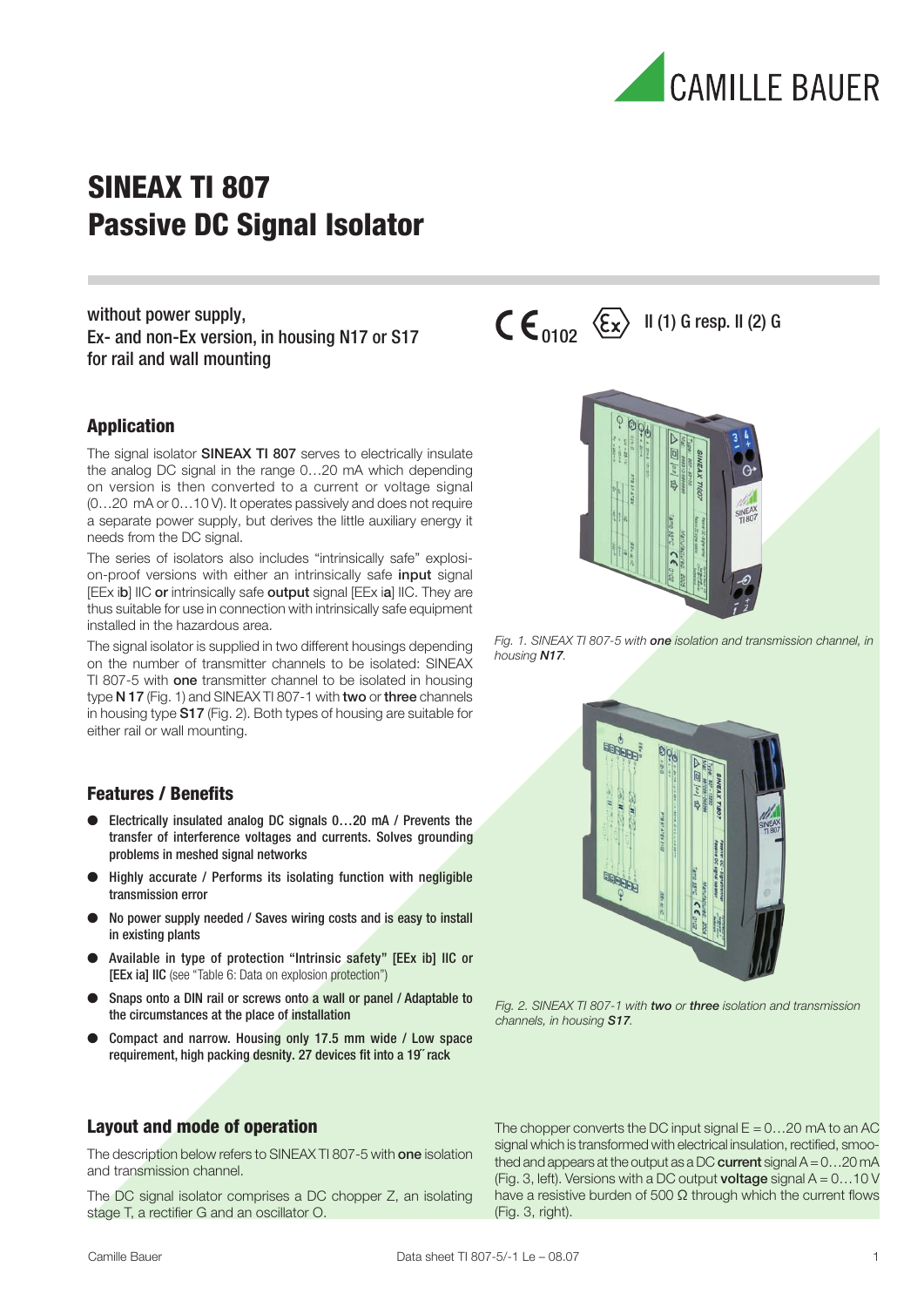The chopper is controlled by the oscillator which obtains from the DC signal.



Fig. 3. Block diagram for a function unit.

Limit:

| its power         | Limit:                      |                  |                                                                                                                             |  |  |
|-------------------|-----------------------------|------------------|-----------------------------------------------------------------------------------------------------------------------------|--|--|
|                   | < 26 V                      |                  | with standard (non-Ex) version                                                                                              |  |  |
|                   | < 16 V                      | with Ex versions |                                                                                                                             |  |  |
| +⊝ <del>►</del> A |                             | with Ex versions | (input signal(s) "intrinsically safe")                                                                                      |  |  |
|                   | $<$ 16 V                    |                  | (output signal(s) "intrinsically safe")                                                                                     |  |  |
|                   | Residual ripple:            |                  | $<$ 20 mV ss                                                                                                                |  |  |
|                   | Time constant:              |                  | Approx. 3 ms                                                                                                                |  |  |
|                   | Response time <sup>1</sup>  |                  |                                                                                                                             |  |  |
|                   | acc. to IEC 770:            |                  | Approx. 15 ms                                                                                                               |  |  |
|                   |                             |                  |                                                                                                                             |  |  |
|                   | <b>Accuracy data</b>        |                  |                                                                                                                             |  |  |
|                   | Error limits:               |                  | $< \pm 0.1\%$                                                                                                               |  |  |
|                   |                             |                  | (Reference value 20 mA of output<br>signal, typical linearity error inclu-<br>ded)                                          |  |  |
|                   |                             |                  | $< \pm 0.2\%$<br>(Reference value 10 V of output<br>signal, typical linearity error inclu-<br>ded)                          |  |  |
| ℅                 |                             |                  |                                                                                                                             |  |  |
|                   | <b>Reference conditions</b> |                  |                                                                                                                             |  |  |
|                   | DC current signal $I_{F}$ : |                  | $020$ mA                                                                                                                    |  |  |
|                   | Ambient temperature:        |                  | $23 °C \pm 1 K$                                                                                                             |  |  |
|                   | Output burden:              |                  | 250 Ω                                                                                                                       |  |  |
|                   |                             |                  | (at DC current output signal)                                                                                               |  |  |
|                   |                             |                  | $\geq$ 5 M $\Omega$                                                                                                         |  |  |
|                   |                             |                  | (at DC voltage output signal)                                                                                               |  |  |
|                   | <b>Additional error</b>     |                  |                                                                                                                             |  |  |
|                   | Burden influence:           |                  | $< 0.05\% / 100 \Omega$<br>(at DC current output signal)                                                                    |  |  |
|                   | Temperature coefficient:    |                  | $< 50$ ppm/K                                                                                                                |  |  |
|                   | <b>Installation data</b>    |                  |                                                                                                                             |  |  |
|                   | Mechanical design:          |                  | Housing N17                                                                                                                 |  |  |
|                   |                             |                  | <b>or</b>                                                                                                                   |  |  |
|                   |                             |                  | housing S17                                                                                                                 |  |  |
|                   |                             |                  | Dimensions see section<br>"Dimensional drawings"                                                                            |  |  |
|                   | Material of housing:        |                  | Lexan 940 (polycarbonate).<br>Flammability Class V-0 acc. to UL 94,<br>self-extinguishing, non-dripping,<br>free of halogen |  |  |
|                   | Mounting:                   |                  | Snapping onto top-hat rail<br>35 × 7.5 or 35 × 15 mm<br>(acc. to EN 50 022)                                                 |  |  |
|                   |                             |                  | <b>or</b>                                                                                                                   |  |  |
|                   |                             |                  | directly onto a wall<br>with 2 screws and                                                                                   |  |  |

### Technical data

Input signal  $E \rightarrow$ 

DC current signal  $I_c$ :  $4... 20$  mA Max. permissible current: 50 mA Voltage limiter:  $\blacksquare$  Non-Ex version: 27 V  $\pm$  5%

(with zener diode) Ex version: 18 V,  $\pm$  5%

### Output signal A  $\ominus\rightarrow$

(DC current or DC voltage)

DC current signal  $I_n$ : 0...20 mA

Voltage drop  $\cup_{\scriptscriptstyle \vee}$ :

| < 2.8 V           | with standard (non-Ex) version          |
|-------------------|-----------------------------------------|
| $<$ 4.7 V         | with Ex versions                        |
|                   | (input signal(s) "intrinsically safe")  |
| $< 6.3 \text{ V}$ | with Ex verions                         |
|                   | (output signal(s) "intrinsically safe") |

Max. burden:

| $1000 \Omega$              | with standard (non-Ex) version          |  |  |
|----------------------------|-----------------------------------------|--|--|
| $500 \Omega$               | with Ex versions                        |  |  |
|                            | (input signal(s) "intrinsically safe")  |  |  |
| $500 \Omega$               | with Ex verions                         |  |  |
|                            | (output signal(s) "intrinsically safe") |  |  |
| Limit:                     | Approx. 40 mA                           |  |  |
| Residual ripple:           | $< 20$ mV ss                            |  |  |
| Time constant:             | Approx. 3 ms                            |  |  |
| Response time <sup>1</sup> |                                         |  |  |

acc. to IEC 770: Approx. 15 ms

### DC voltage signal  $U_a$ : 0...10 V

Voltage drop U<sub>v</sub>:

| < 2.8 V   | with standard (non-Ex) version                              |
|-----------|-------------------------------------------------------------|
| $<$ 4.7 V | with Ex versions<br>(input signal(s) "intrinsically safe")  |
| < 6.3 V   | with Ex versions<br>(output signal(s) "intrinsically safe") |

Internal resistance: 500 Ω

 $-$  adapter (for TI 807-5....) – pull-out screw hole brackets (for TI 807-1....)

<sup>1</sup> This is the time which transpires before the output signal reaches the error limit of 1% for a step change of the input signal from  $0 \perp 90\%$ .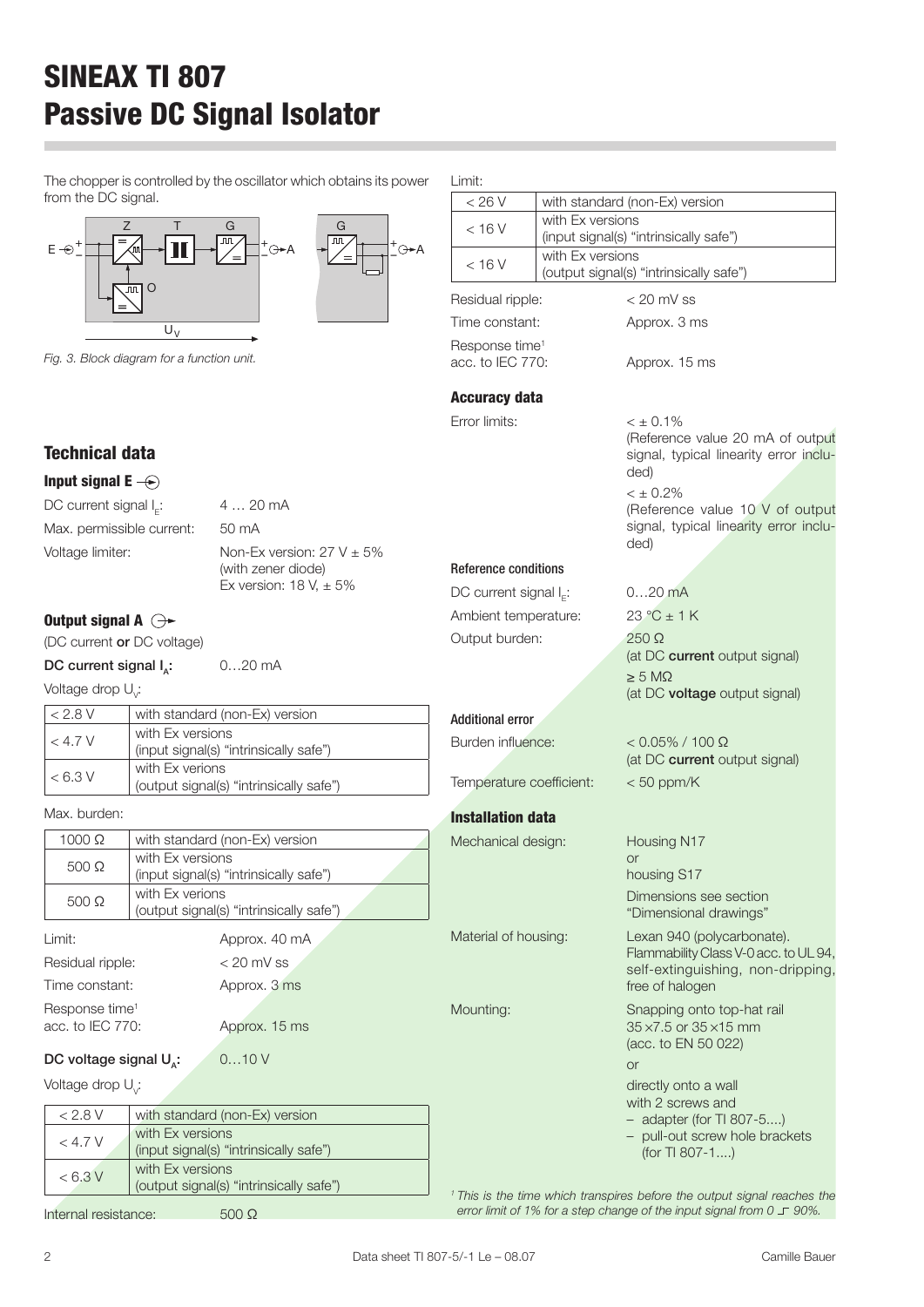Mounting position: Any

Electrical connections: Screw terminals with wire guards for light PVC wiring and max.  $2 \times 0.75$  mm<sup>2</sup> or  $1 \times 2.5$  mm<sup>2</sup>

Weight:

| approx. 100 g | TI 807-5 (housing N17)                                               |
|---------------|----------------------------------------------------------------------|
| approx. 180 g | TI 807-1 (housing S17) with<br>2 isolation and transmission channels |
| approx. 200 g | TI 807-1 (housing S17) with<br>3 isolation and transmission channels |

#### Regulations

Test voltage kV, 50 Hz, 1 min.:

| 4.0 kV   | TI 807-5 (housing N17)<br>standard (non-Ex) version                                               |                           |
|----------|---------------------------------------------------------------------------------------------------|---------------------------|
| $2.3$ kV | TI 807-5 (housing N17)<br><b>Fx</b> versions<br>(input or output signal)<br>"intrinsically safe") | Input versus<br>output    |
|          | TI 807-1 (housing S17)                                                                            | Inputs versus<br>outputs  |
| $2.3$ kV | non-Ex and Ex-versions<br>(input or output signals)                                               | Inputs versus<br>inputs   |
|          | "intrinsically safe")                                                                             | Outputs versus<br>outputs |

Surge voltage kV, 1.2/50 µs:

| 5.0 kV  | TI 807-5 (housing N17)<br>standard (non-Ex) version                                                   |                                                                                  |
|---------|-------------------------------------------------------------------------------------------------------|----------------------------------------------------------------------------------|
| 4.25 kV | TI 807-5 (housing N17)<br><b>Fx</b> versions<br>(input or output signal<br>"intrinsically safe")      | Input versus<br>output                                                           |
| 4.25 kV | TI 807-1 (housing S17)<br>non-Ex and Ex-versions<br>(input or output signals<br>"intrinsically safe") | Inputs versus<br>outputs<br>Inputs versus<br>inputs<br>Outputs versus<br>outputs |

Electromagnetic

Contamination level: 2 Overvoltage category: II

Protection (acc. to IEC 529 resp. EN 60529): Housing IP 40

#### Ambient conditions

Operating temperature: -

Storage temperature:  $-40$  to +70 °C

Annual mean<br>relative humidity:

Shock: 50 g,

Indoor use statement!

compatibility: The standards DIN EN 50 081-2 and DIN EN 50 082-2 are observed Intrinsically safe: Acc. to DIN EN 50 020: 1996-04 Electrical design: Acc. to IEC 1010 resp. EN 61 010

Terminals IP 20

| $-25$ to + 55 °C                      |
|---------------------------------------|
| $-20$ to + 55 °C                      |
| (for the Ex versions: input or output |
| signal(s) "intrinsically safe")       |

 $\mathcal{A}$ 

≤ 75% standard climatic rating ≤ 95% improved climatic rating

Seismic test:  $5 q, < 200 Hz$ 2 h in each of 3 directions

10 shocks in each of 3 directions Altitude: 2000 m max.

### Standard version in housing N17 for rail or wall mounting

The following signal isolator versions are available as standard versions. It is only necessary to quote the Order No.:

#### Table 1: Instruments in standard (non-Ex) version (input and output signal non intrinsically safe)

| Description                                                                                                                         | Climatic rating | Output signal | Order Code | Order No. |
|-------------------------------------------------------------------------------------------------------------------------------------|-----------------|---------------|------------|-----------|
| Passive DC signal isolator.<br>Standard (non-Ex) version<br>$ $ input signal $0$ 20 mA<br>with 1 isolation and transmission channel | standard        | 020mA         | 807-51100  | 999 154   |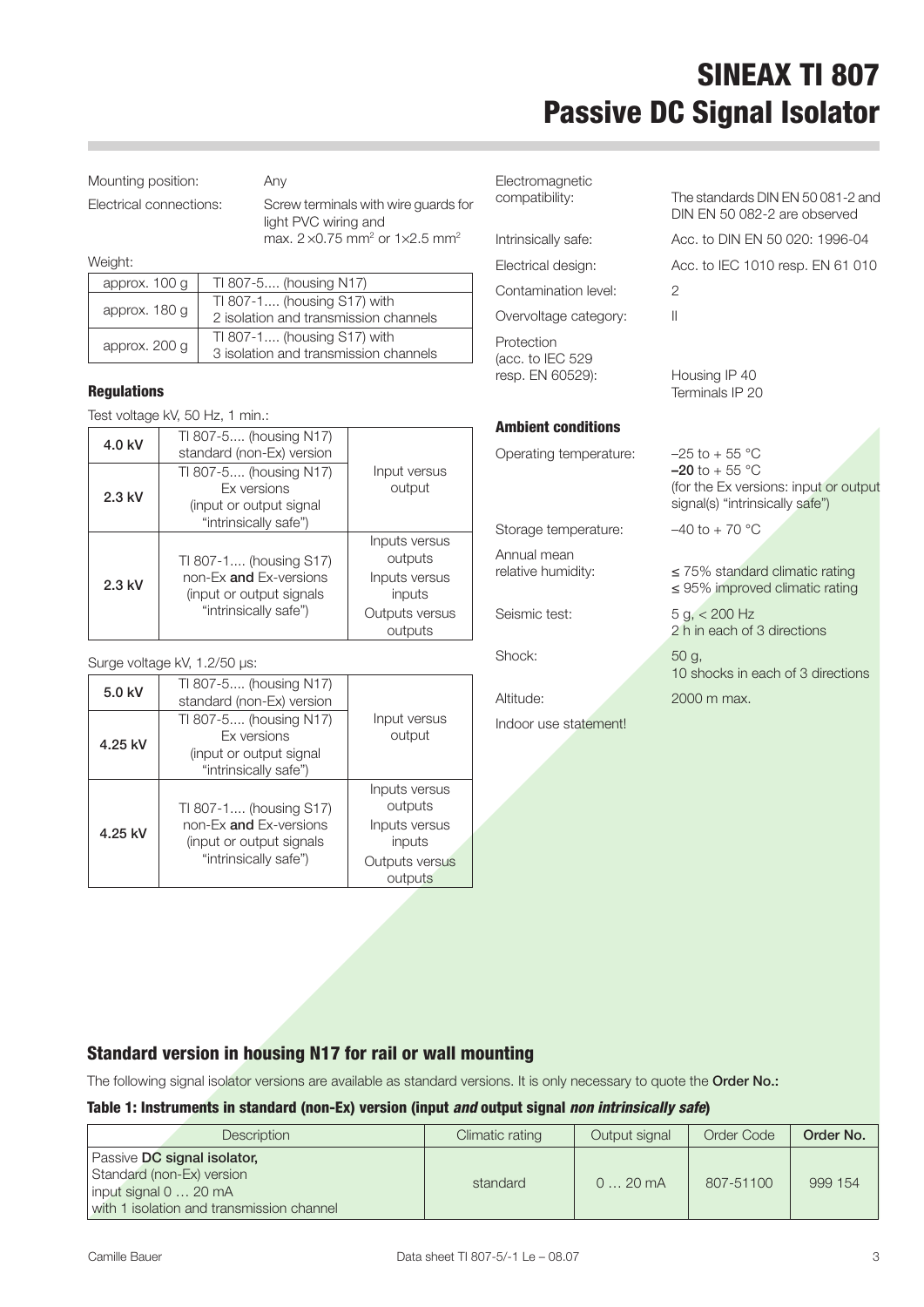#### Table 2: Instruments in [EEx ib] IIC version (input signal intrinsically safe)

| Description                                                                                                                                                                    | Climatic rating | Output signal | Order Code | Order No. |
|--------------------------------------------------------------------------------------------------------------------------------------------------------------------------------|-----------------|---------------|------------|-----------|
| Passive DC signal isolator,<br>l [EEx ib] IIC<br>Input signal intrinsically safe 0  20 mA<br>output signal non intrinsically safe<br>with 1 isolation and transmission channel | standard        | $020$ mA      | 807-52100  | 999 196   |

#### Tabelle 3: Geräte in Ausführung [EEx ia] IIC (Ausgangssignal eigensicher)

| Description                                                                                                                                                                    | Climatic rating | Output signal | Order Code | Order No. |
|--------------------------------------------------------------------------------------------------------------------------------------------------------------------------------|-----------------|---------------|------------|-----------|
| Passive DC signal isolator,<br>l [EEx ia] IIC<br>input signal non intrinsically safe 0  20 mA<br>output signal intrinsically safe<br>with 1 isolation and transmission channel | standard        | 020mA         | 807-56100  | 999 170   |

#### Standard versions in housing S17 for rail and wall mounting

The following signal isolator versions are available as standard versions. It is only necessary to quote the Order No.:

#### Table 4: Instruments in standard (non-Ex) version (input and output signal non intrinsically safe)

| Description                                              | Number of channels | Output signal | Order Code | Order No. |
|----------------------------------------------------------|--------------------|---------------|------------|-----------|
| Passive DC signal isolator,<br>standard (non-Ex) version | 2 channels         | $020$ mA      | 807-11200  | 995 061   |
| input signal 0  20 mA<br>standard climatic rating        | 3 channels         | $020$ mA      | 807-11300  | 996 936   |

The complete Order Code 807-.... and/or a description should be stated for other versions (see "Table 5: Specification and ordering information").

#### Table 5: Specification and ordering information (housing S17)

| <b>Description</b>                                            |   | no go with<br>blocking code | <b>Article No./</b><br><b>Feature</b> |
|---------------------------------------------------------------|---|-----------------------------|---------------------------------------|
| <b>SINEAX TI 807-</b><br>Order Code 807-xxxx x                |   |                             | $807 -$                               |
| <b>Features, Selection</b>                                    |   |                             |                                       |
| 1. Mechanical design                                          |   |                             |                                       |
| Housing S17                                                   |   |                             |                                       |
| 2. Version                                                    |   |                             |                                       |
| Standard (non-Ex), input and output(s) non intrinsically safe |   |                             |                                       |
| [EEx ib] IIC, input signal(s) intrinsically safe              |   |                             | $\overline{2}$                        |
| [EEx ia] IIC, output signal(s) intrinsically safe             |   |                             | 6                                     |
| 3. Number of isolation and transmission channels              |   |                             |                                       |
| 2 channels (interface)                                        | A |                             | $\overline{2}$                        |
| 3 channels (interface)                                        | B |                             | 3                                     |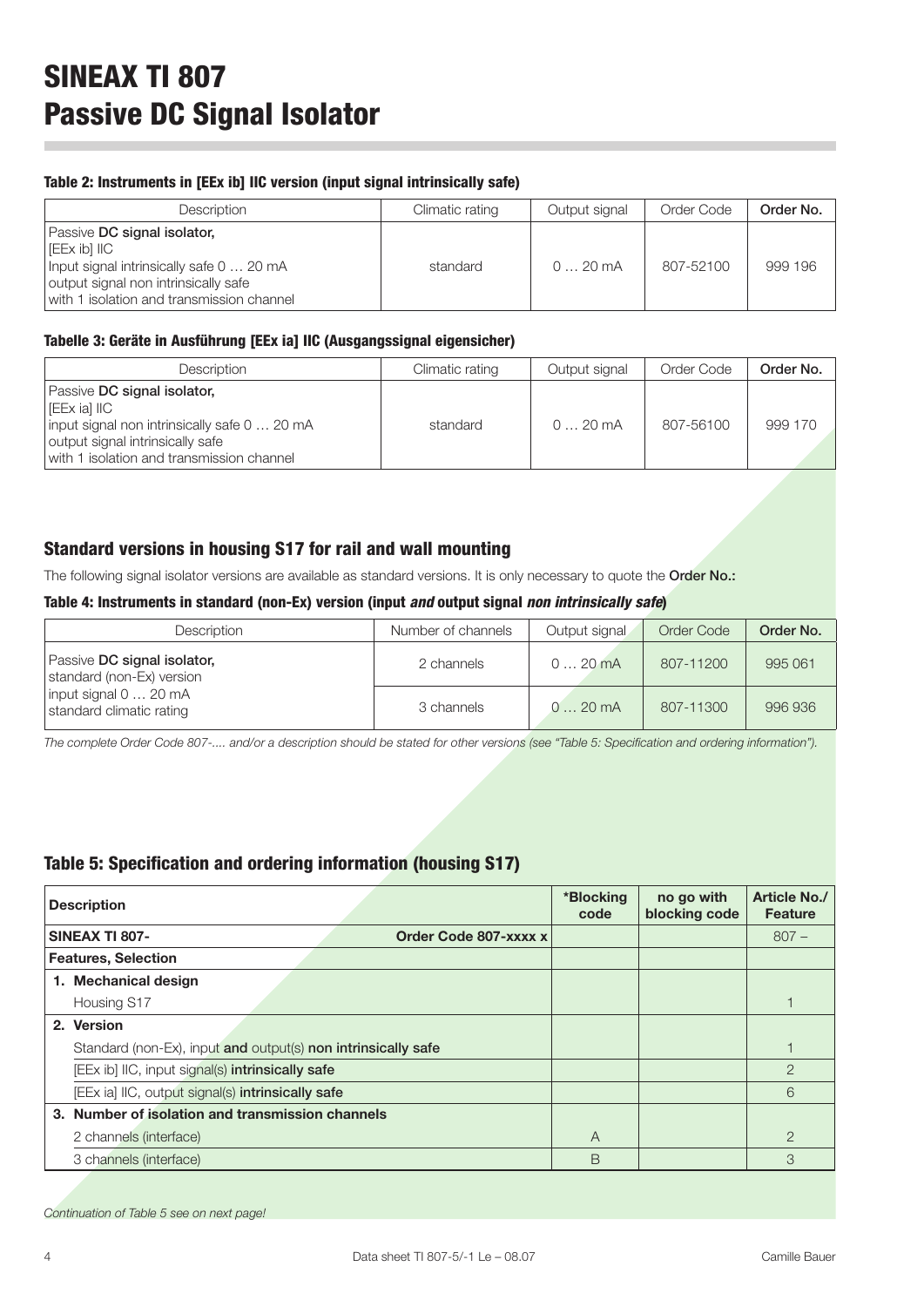| <b>Description</b>                             |                                                     | *Blocking<br>code | no go with<br>blocking code | Article No./<br><b>Feature</b> |
|------------------------------------------------|-----------------------------------------------------|-------------------|-----------------------------|--------------------------------|
| <b>SINEAX TI 807-</b><br>Order Code 807-xxxx x |                                                     |                   |                             | $807 -$                        |
| <b>Features, Selection</b>                     |                                                     |                   |                             |                                |
|                                                | 4. Output signal(s) A or A1 and A2 or A1, A2 and A3 |                   |                             |                                |
|                                                | $020$ mA                                            |                   |                             | $\mathcal{O}$                  |
|                                                | 0  10 V, 2 channels                                 |                   | B                           | $\overline{2}$                 |
|                                                | 0  10 V, 3 channels                                 |                   | А                           | 3                              |
|                                                | 5. Climatic rating                                  |                   |                             |                                |
|                                                | Standard climatic rating                            |                   |                             | $\Omega$                       |
|                                                | Improved climatic rating                            |                   |                             |                                |

\*Lines with letter(s) under "no go" cannot be combined with preceding lines having the same letter under "Blocking code".

### Table 6: Data on explosion protection  $\langle \overline{\xi x} \rangle$  II (2) G resp. II (1) G

| Order<br>Code | Type of<br>protection | Electrical data acc. to Certificates<br>Output<br>Input                                                                                                                            |                                                                                                                                                                                | <b>Type Examination</b><br>Certificate | Mounting<br>location                       |
|---------------|-----------------------|------------------------------------------------------------------------------------------------------------------------------------------------------------------------------------|--------------------------------------------------------------------------------------------------------------------------------------------------------------------------------|----------------------------------------|--------------------------------------------|
| 807-52        | [EEx ib] IIC          | $L_i = 24 \mu H$<br>$C_i = 0$<br>$P_{o} = 580$ mW<br>for connection to certified<br>intrinsically safe circuit with the<br>following maximum values:<br>$U_i = 33 V$<br>$= 150$ mA | $U_m = 253$ V AC<br>resp.<br>125 V DC                                                                                                                                          | <b>PTB 97 ATEX 2112</b>                |                                            |
| 807-56        | [EEx ia] IIC          | $U_m = 253$ V AC<br>resp.<br>125 V DC                                                                                                                                              | $U_{o}$ = 15,75 V<br>$= 100$ mA<br>$P_0 = 400$ mW<br>linear characteristic<br>$II$<br>IIB<br>4 mH<br>$15$ mH<br>└○<br>$C_{\alpha}$<br>$2.88 \mu F$<br>478 nF                   |                                        | <b>Outside</b><br>the<br>hazardous<br>area |
| $807 - 12$    | [EEx ib] IIC          | $= 24 \mu H$<br>L,<br>$C_i = 0$<br>for connection to certified<br>intrinsically safe circuit with the<br>following maximum values:<br>$U_i = 33 V$<br>$= 150$ mA                   | $U_m = 253$ V AC<br>resp.<br>125 V DC                                                                                                                                          |                                        |                                            |
| $807 - 16$    | [EEx ia] IIC          | $U_m = 253 \text{ V AC}$<br>resp.<br>125 V DC                                                                                                                                      | $U_{0}$ = 15,75 V<br>$= 100$ mA<br>$P_{o} = 400$ mW<br>linear characteristic<br>$II$<br>IIB<br>4 mH<br>$15 \text{ mH}$<br>$L_{\circ}$<br>$C_{\circ}$<br>478 nF<br>$2.88 \mu F$ | <b>PTB 97 ATEX 2102</b>                |                                            |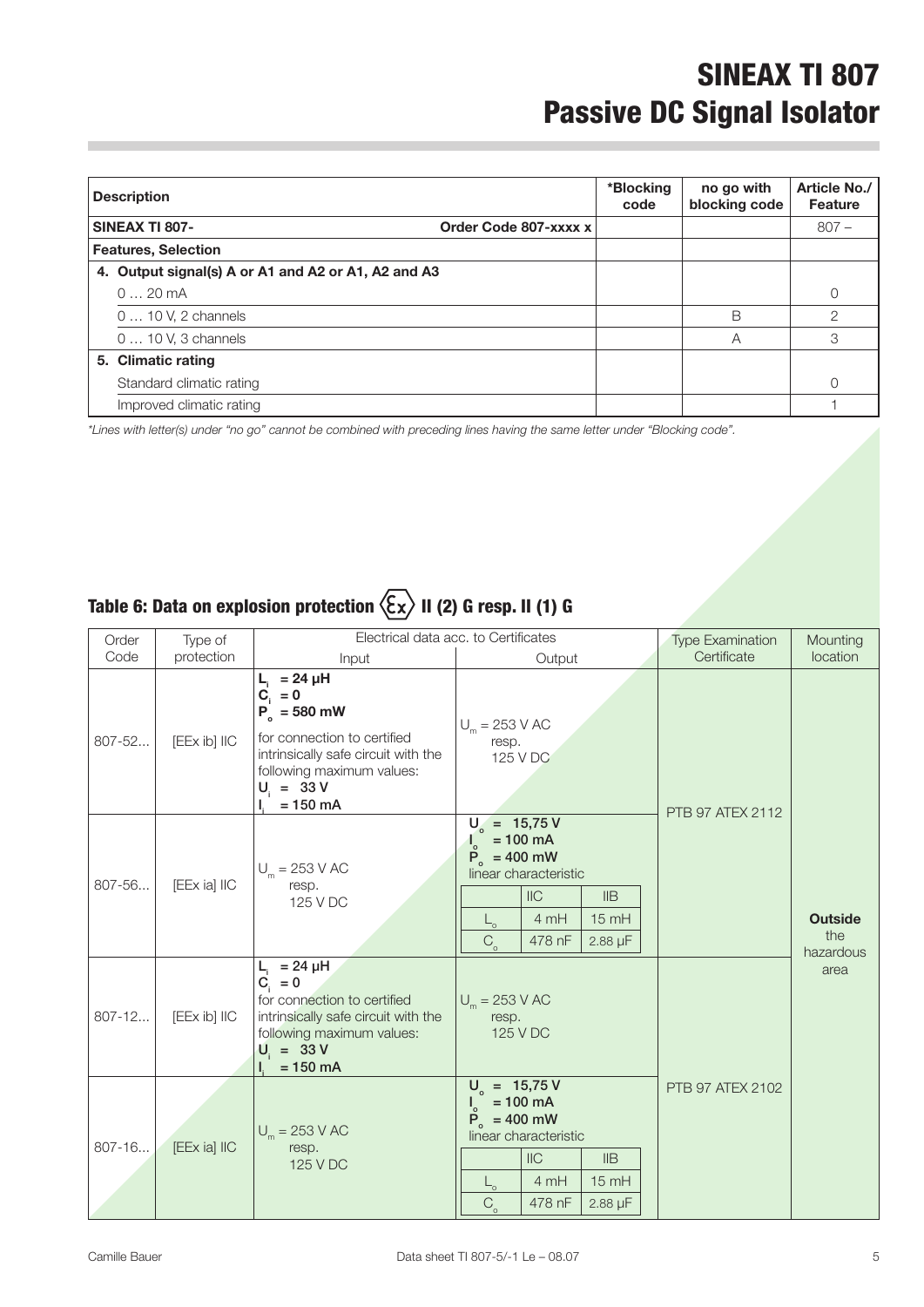### Electrical connections

#### Signal isolator in housing N17 with one isolation and transmission channel



#### Signal isolator in housing S17 with two isolation and transmission channels



#### Signal isolator in housing S17 with three isolation and transmission channels